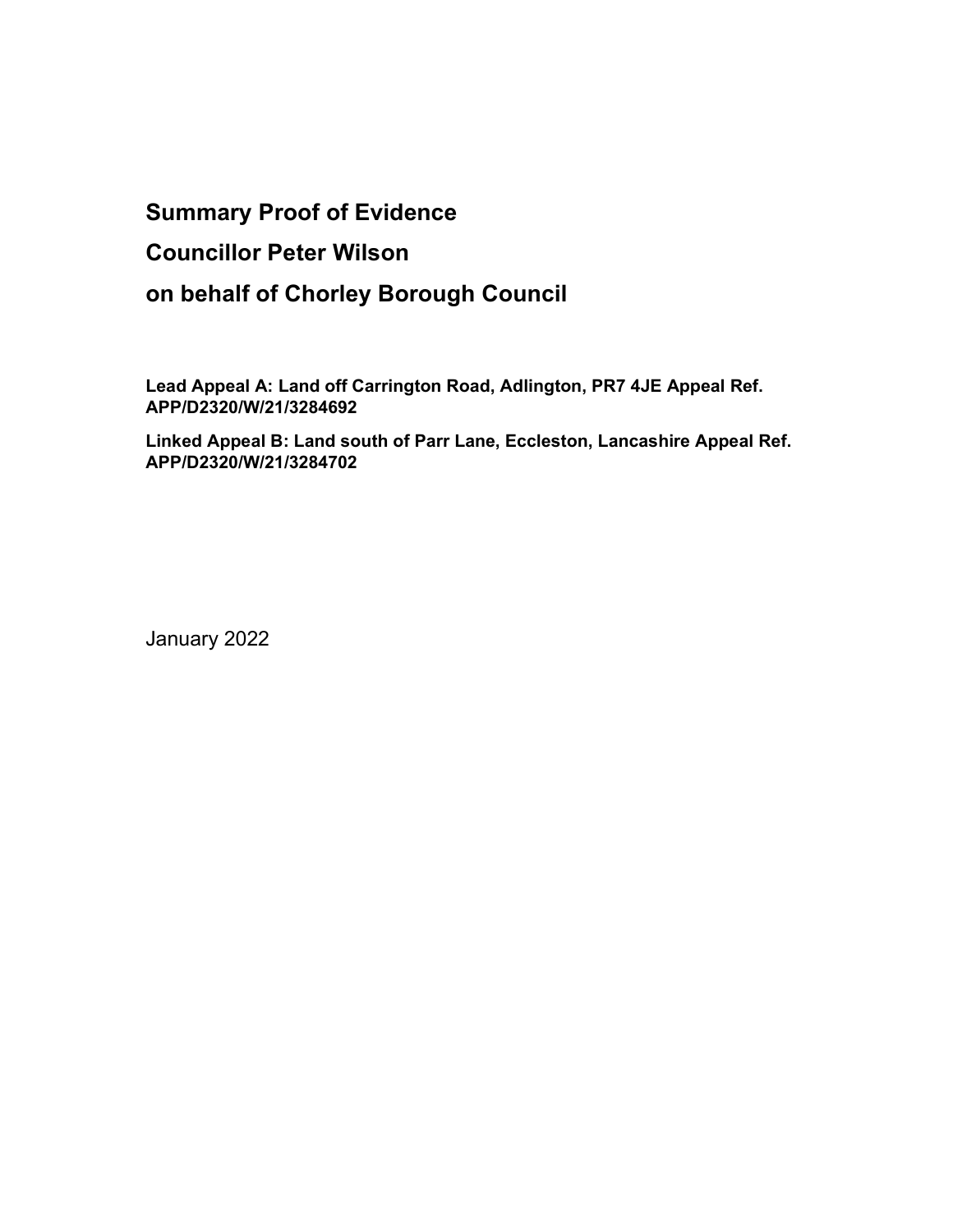### 1. Introduction

- 1.1. My name is Cllr Peter Wilson. I have been a Councillor for 13 years. I am the Deputy Leader of the Council. I was involved as a Councillor and member of the Executive Cabinet in the preparation of the adopted Chorley Local Plan and am familiar with the issues raised in this appeal through regular briefings to the Leader of the Council and myself. I hold the resources portfolio.
- 1.2. This Proof of Evidence is provided on behalf of Chorley Borough Council in relation to the refusal of:
	- Appeal A Land at Carrington Road, Adlington: outline planning permission (specifying the access point) for the development of up to 25 dwellings and associated infrastructure (including 35% affordable housing). All matters are reserved save for access; and
	- Appeal B Land off Parr Lane, Eccleston: outline planning permission (with all matters reserved) for the development of land off Parr Lane, Eccleston for up to 34 dwellings and associated infrastructure (including  $35\%$ <sup>1</sup> affordable housing).
- 1.3. This Proof of Evidence details the planning policy relevant to the appeals, explains the reasons for refusal, provides commentary in relation to material benefits and provides an assessment of the overall planning balance for each appeal. It specifically addresses the matters set out by the Inspector following the Case Management Conference:
	- a. whether the proposal would conflict with the development plan (Chapter 2);
	- b. whether the development plan policies most important for determining these appeals are out-of-date, with reference to (1) whether the local planning authority can show a 5-year supply of deliverable housing sites (Chapter 4) and (2) consistency with the National Planning Policy Framework (NPPF) (Chapter 2 and 4);
	- c. whether the conclusions on b1 and b2 or any other material considerations would justify allowing these appeals (Chapter 6).

<sup>&</sup>lt;sup>1</sup> Amended from 30% prior to the Council's decision on the application at committee.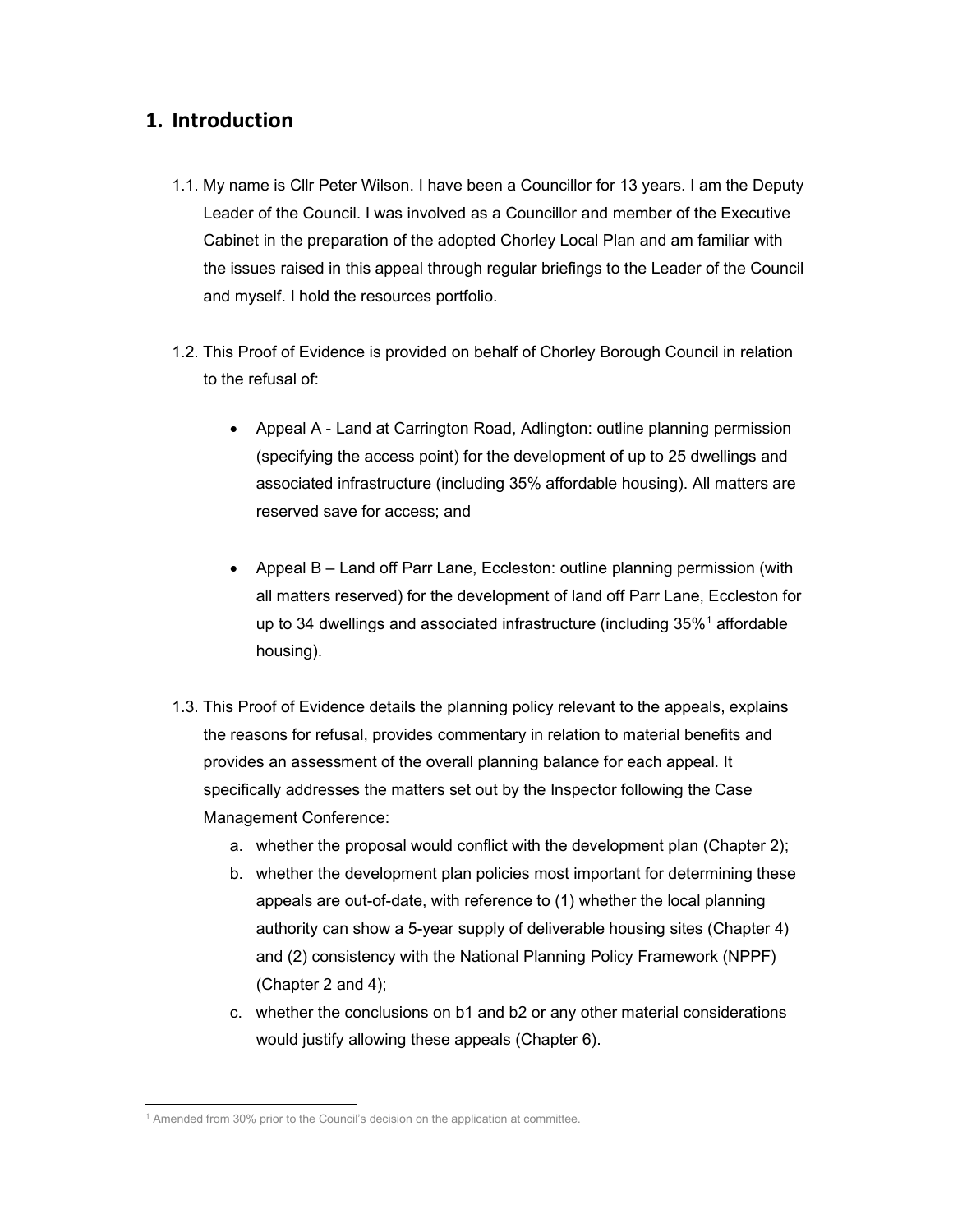- 1.4. Additional evidence is provided in response to the Inspector's questions around Housing Supply at Chapter 4 and Appendix A to this proof of evidence.
- 1.5. My evidence refers to a number of supporting evidence documents, all contained in the Core Documents for the inquiry. In this proof they are referred to by reference number in the Core Documents List to assist the Inspector's appreciation of the case.
- 1.6. I have not repeated information including a description of the sites and relevant planning history as these are contained within the Council's Statement of Case (CD10.1) and the Statement of Common Ground on Planning (CD10.5). A Statement of Common Ground on Housing Supply is provided at CD10.4.
- 1.7. The appeals will be discussed at the Public Inquiry due to commence at 10am, on Tuesday 15th February 2022.

## 2. Conflict with the Development Plan and National Planning Policy

### The Development Plan

- 2.1. Section 38 (6) of the Planning and Compulsory Purchase Act (2004) requires that these appeals must be determined in accordance with the provisions of the Development Plan unless material considerations indicate otherwise.
- 2.2. The Development Plan comprises the Central Lancashire Core Strategy 2012 (CD6.1) and the Chorley Local Plan 2012-2026 (CD6.2).
- 2.3. Details of the most relevant policies for the appeals are set out in the Council's Statement of Case (CD10.1) and the Statements of Common Ground (CD10.4 & 10.5).
- 2.4. Both appeals have been refused on the basis that the proposed development would be located within an area of Safeguarded Land as defined by the Chorley Local Plan 2012 - 2026. The proposals therefore conflict with policy BNE3 of the Chorley Local Plan 2012 – 2026. Chorley has a five-year housing land supply as required by the NPPF (CD5.1). It is not considered that there are material considerations put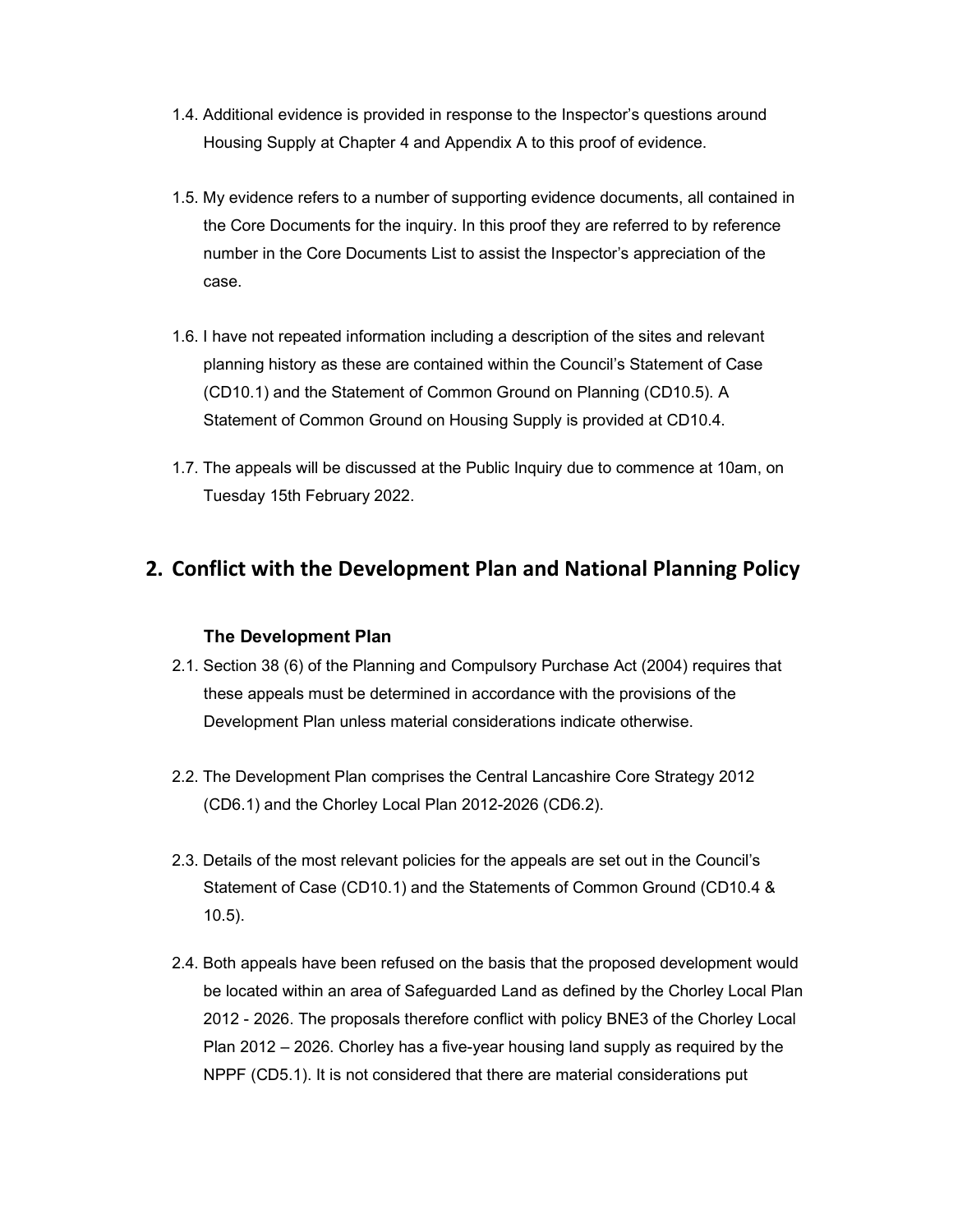forward in favour of the development sufficient to outweigh the presumption against it.

2.5. It is agreed within the Planning Statement of Common Ground (CD10.5) that there is conflict in respect of both appeals with Policy BNE3 of the Chorley Local Plan and that in context of NPPF paragraph 11 d), the most important policies for determination of the appeal are Core Strategy Policies 1 and 4 and Chorley Local Plan Policy BNE3. These policies are the starting point for considering the appeals and are considered by the Council to be up to date with reference to the 5 Year Housing Land Supply and consistency with the NPPF (CD5.1).

#### Other Material Considerations

- 2.6. There are a number of other material considerations that have to be factored in when assessing the proposals.
- 2.7. The NPPF (2021) and the PPG are key material considerations, as is the five-year housing land supply position. In particular, paragraph 143 d) of NPPF identifies that local "plans should, make clear that the safeguarded land is not allocated for development at the present time. Planning permission for the permanent development of safeguarded land should only be granted following an update to a plan which proposes the development".
- 2.8. NPPF and PPG confirm that the housing requirement in strategic policies should be used for the calculation of the five-year housing land supply where those policies are more than five years old but have been reviewed in the last five years. With regard to the relevant strategic policy, Core Strategy Policy 4, this policy was found to be sound and consistent with the NPPF when adopted as part of the Core Strategy in 2012. Evidence provided in this proof refers to locally specific issues in Chorley, which were reflected in Core Strategy Policy 4. Subsequently, a review in accordance with paragraph 74 of NPPF and footnote 39 took place in 2017 through MOU1 (September 2017) (CD6.9), and Core Strategy Policy 4 has therefore been reviewed within the last five years. The Council considers this review to remain relevant. Core Strategy Policy 4 therefore remains the relevant requirement for the Housing Requirement to be used in the Five-Year Housing Land Supply calculation. Chorley has a Five-Year Housing Land Supply (CD6.15), and Core Strategy Policy 4 is therefore up to date in this regard.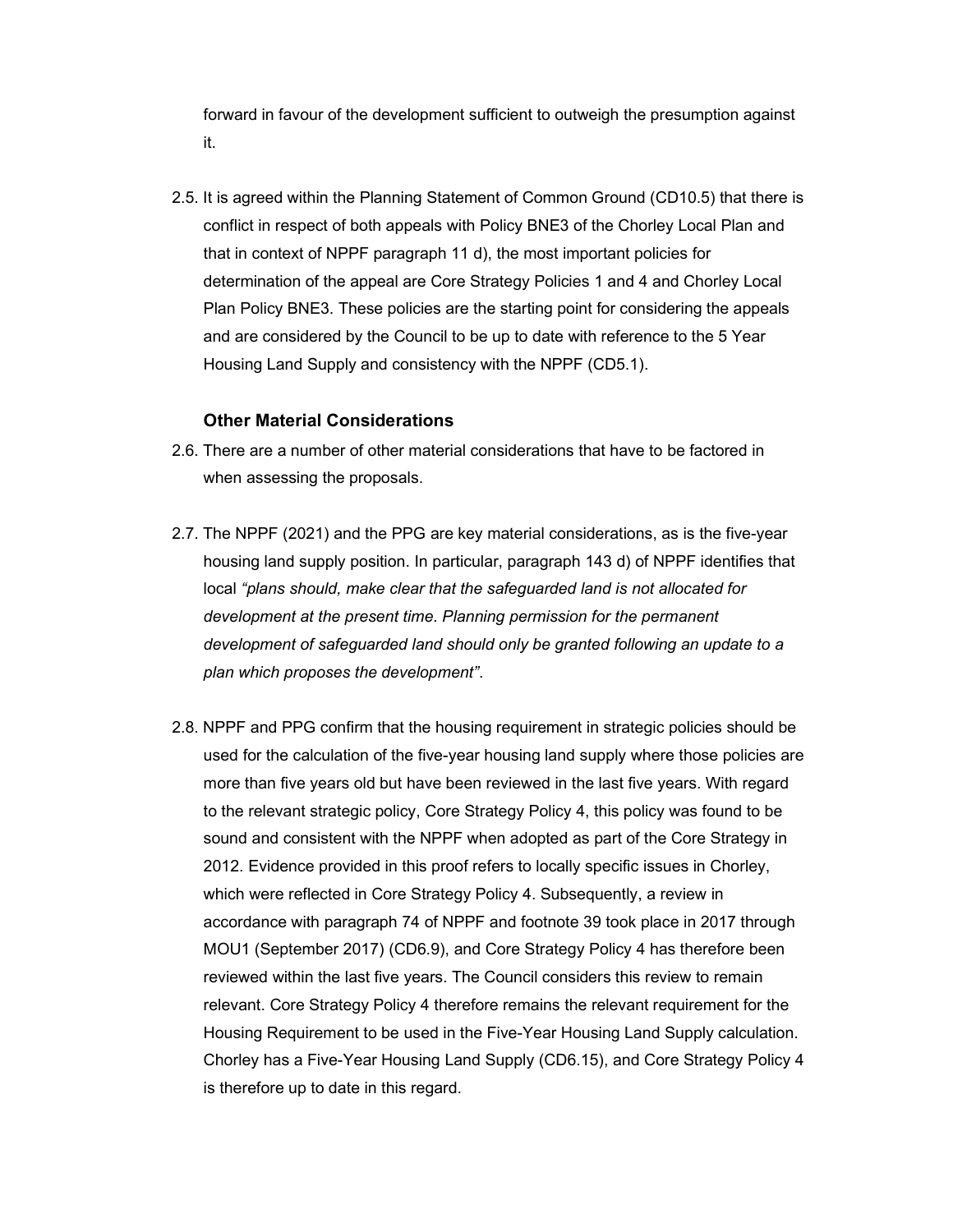2.9. The benefits which could arise from the proposed developments are also relevant, but in the Council's view these do not outweigh the conflict with the development plan and national policy in the planning balance.

# 3. Safeguarded Land and the Housing Requirement for determining the 5 Year Land Supply

- 3.1. The concept of Safeguarded Land is well established. It is an important tool in maintaining the permanence of the Green Belt, one of its essential characteristics (NPPF paragraph 137, CD5.1).
- 3.2. Safeguarded land is land which is protected from development now to ensure that future development needs can be met without altering Green Belt boundaries. Currently, approximately 72% of the land in Chorley borough is designated as Green Belt, and 0.7% of the land is designated as safeguarded.
- 3.3. During the drafting of the now adopted Local Plan, all areas of Safeguarded Land covered by Policy DC3 were reviewed again. The review included a sustainability assessment and consultation with both Lancashire County Council and United Utilities. Through this review, Safeguarded sites which were considered most suitable to meet Chorley's housing, employment, and open space requirements, specifically those which were natural extensions to the existing settlements, were most viable in terms of highways access and the characteristics of the sites, were removed from the Safeguarded Land designation and reallocated for housing, employment, or open space purposes. The remaining land was retained as Safeguarded Land under Policy BNE3 of the now adopted Chorley Local Plan 2012 to provide for potential future development needs beyond the plan period. The most sustainable, developable, and deliverable safeguarded land sites were allocated with the remainder being retained for potential future needs.
- 3.4. Policy BNE3 makes clear that land allocated as safeguarded is needed for potential future development needs beyond the Plan period (i.e., after 2026). Development other than that permissible in the countryside (whether Green Belt or Area of Other Open Countryside) will not be permitted on Safeguarded Land within the Plan period. Planning permission for the permanent development of Safeguarded land will only be granted following a Local Plan Review (as described above).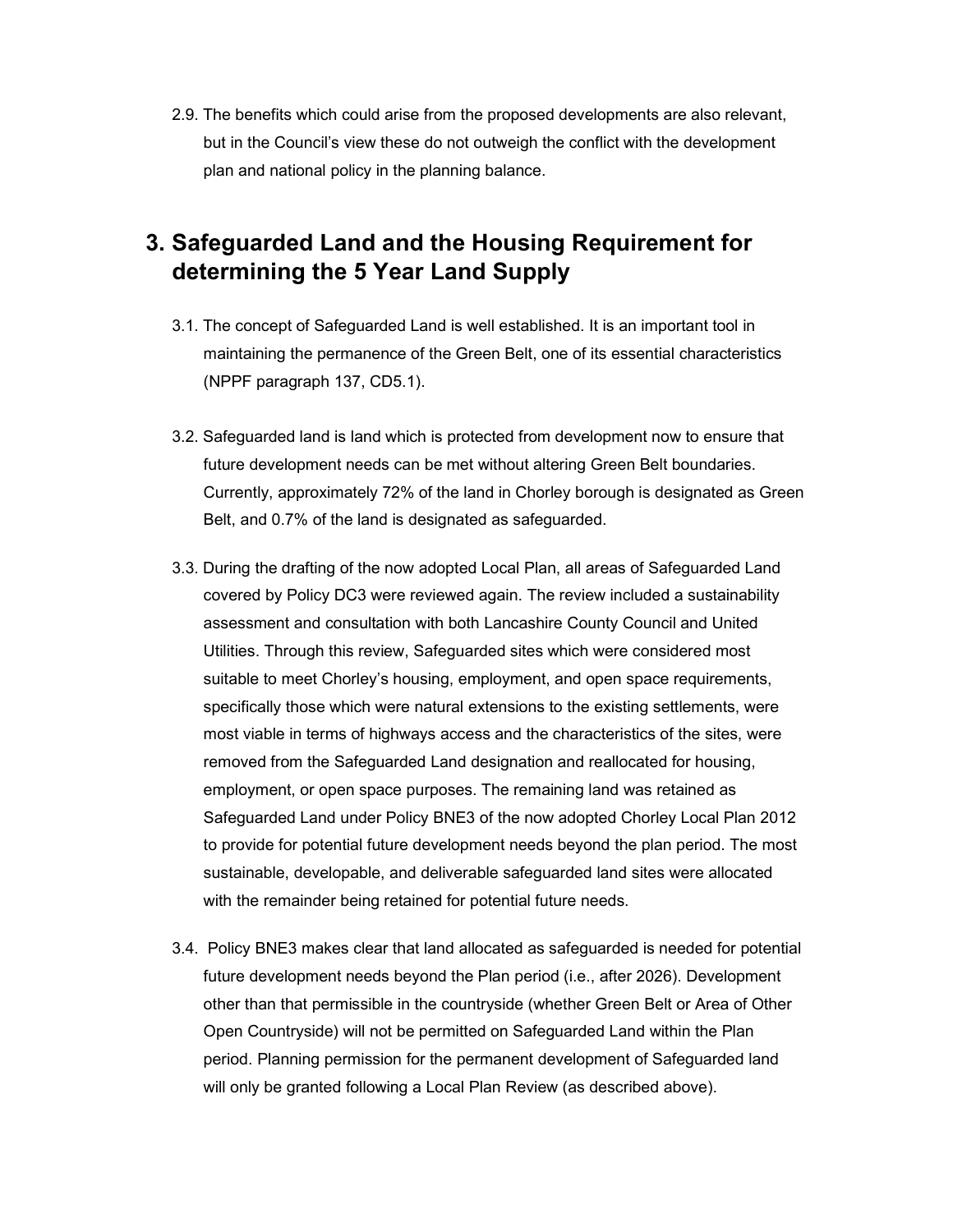- 3.5. The appeal cases are not the only applications to be received by the Council on land that is safeguarded. Notably, since the Pear Tree Lane 2 appeal was allowed a further 11 applications seeking to develop a total of 766 houses on Safeguarded Land have been received in very short succession.
- 3.6. As each application (and appeal) is considered in isolation, there is a clear risk that the impact and implications of the scale of the loss of the Safeguarded Land is not being properly considered. Releasing Safeguarded Land now (during the Plan period), and outside of the Plan-led process is clearly contrary to both Development Plan policy BNE3 and NPPF paragraph 143, and to the plan-led system.
- 3.7. For the avoidance of doubt, the Council does not advance a prematurity objection to the Appeal Schemes (and no such allegation appears in its reasons for refusal), in relation to paragraphs 49 and 50 of the NPPF. Rather, its case is that the release of Safeguarded Land for development should be Plan-led (as clearly intended by national and local policy). The Council is concerned that the release of the Appeal Sites along with other areas of Safeguarded Land outside of the Local Plan process (and in breach of local plan and national policy), undermines the Plan-led process.
- 3.8. Paragraph 143 of the NPPF is the relevant and specific policy for judging the effect on the plan-led process in this case, given its focus on Safeguarded Land, rather than the more general paragraphs 49 and 50. Paragraph 143 (d) is clear that "Planning permission for the permanent development of safeguarded land should only be granted following an update to a plan which proposes the development;" (CD5.1).

#### Emerging Local Plan

- 3.9. The current Central Lancashire Core Strategy was adopted in 2012, and covers the three authority areas of Chorley, Preston and South Ribble. The Core Strategy is supplemented by three Local Plans, one for each of the authority areas and adopted in 2015. In line with the need to keep planning policies under review the Central Lancashire Authorities have been working together to review the adopted Plans.
- 3.10. I set out in my main proof a chronology of the plan making collaboration of the authorities, in particular with regards to establishing the housing requirement and distribution of housing need across the Core Strategy area.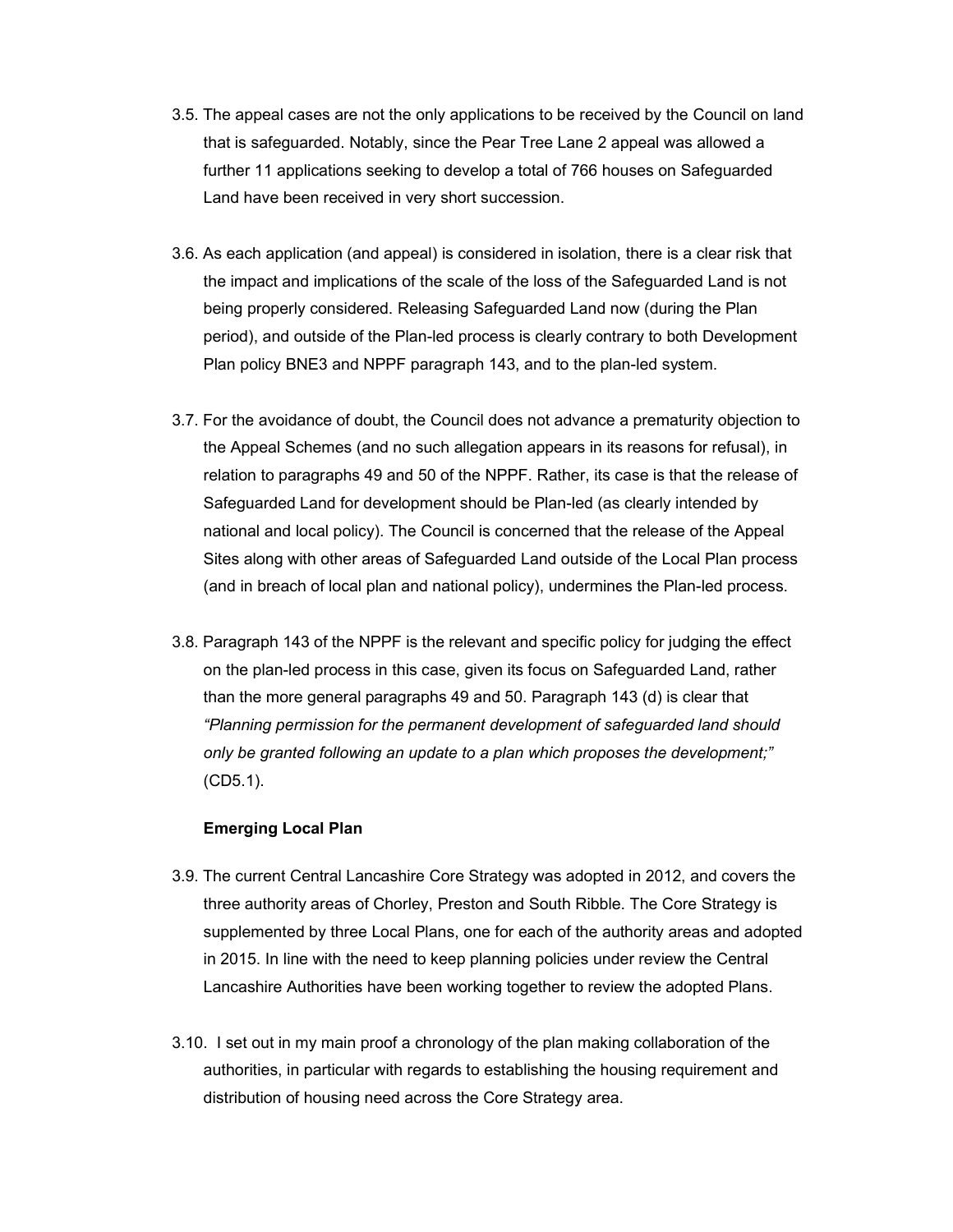- 3.11. In September 2017, following the completion of the Central Lancashire SHMA, a Memorandum of Understanding (MOU1) (CD 6.9) was entered into by Chorley Council with Preston Council and South Ribble Council in relation to the distribution of housing evidenced by the SHMA, prior to the adoption of a new Local Plan. Given that the overall level of objectively assessed housing need in Central Lancashire was not found to be radically dissimilar to the housing requirements of Core Strategy Policy 4 (20 dwellings per annum extra in the OAN), the Councils agreed to a continuation of the use of the Policy 4 housing requirement and distribution in advance of the adoption of a new Local Plan, as set out in MOU1 (my emphasis). This is an entirely reasonable position.
- 3.12. This review of Core Strategy Policy 4 took place within the last five years (September 2017), and therefore is a review of a strategic housing policy under Footnote 39 of NPPF paragraph 74. The Council considers this review to remain relevant. Core Strategy Policy 4 therefore remains the relevant requirement for the Housing Requirement to be used in the Five-Year Housing Land Supply calculation (my emphasis).

### Preparation of the Central Lancashire Local Plan, Safeguarded Land and the Need for Green Belt Release

- 3.13. Over half (50.2%) of Central Lancashire is designated as Green Belt, with Chorley having the highest proportion of land covered by the designation (approximately 72% of the borough).
- 3.14. The considered approach to establishing future housing requirements, and importantly for Central Lancashire the distribution of these, through the plan making process is at risk of being substantially undermined by ad hoc decisions being taken through development management.
- 3.15. There is limited land available for development in Chorley outside the Green Belt. Developing Chorley's Safeguarded Land now, ahead of its potential release through the Plan making process, increases the likelihood of, and the scale of, Green Belt release having to be made through the joint Local Plan. I consider that the permanence of the Green Belt is undermined.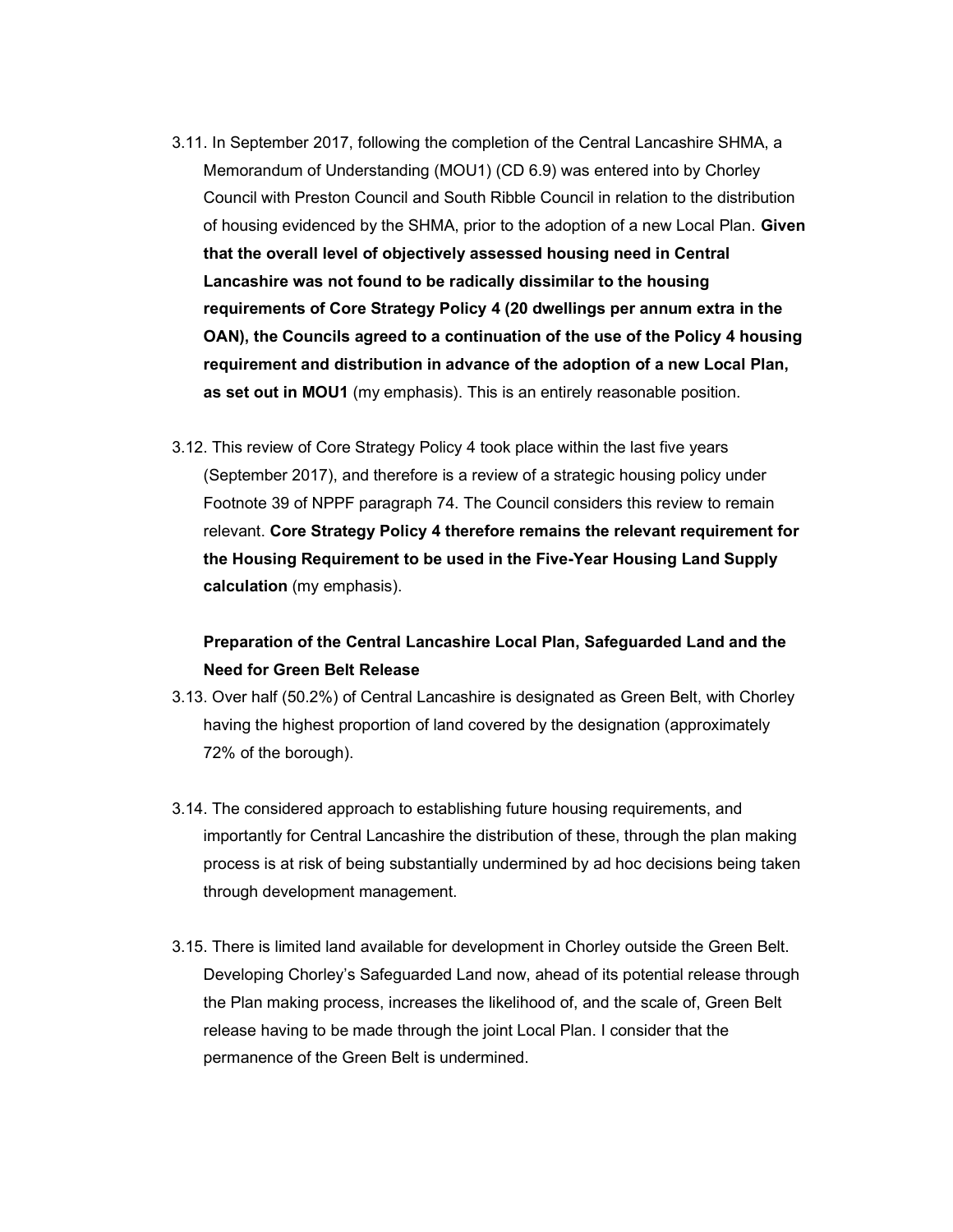3.16. There is a real risk that individual development management decisions, taken independently, could collectively undermine the emerging spatial distribution being developed as part of the new joint Local Plan. The consequences of this are particularly significant in this joint planning area where Chorley is substantially constrained by Green Belt.

## 4. Five Year Housing Land Supply

- 4.1. Paragraph 74 of NPPF (2021) (CD5.1) states that Local Planning authorities need to maintain a supply of deliverable sites sufficient to provide a minimum five year land supply: "Local Planning authorities should identify and update annually a supply of specific deliverable sites sufficient to provide a minimum of five years' worth of housing against their housing requirement set out in adopted strategic policies, or against their local housing need where the strategic policies are more than five years old". Footnote 39 states "Unless these strategic policies have been reviewed and found not to require updating. Where local housing need is used as the basis for assessing whether a five-year supply of specific deliverable sites exists, it should be calculated using the standard method set out in national planning guidance".
- 4.2. PPG on Housing Supply and Delivery notes that "housing requirement figures identified in adopted strategic housing policies should be used for calculating the 5 year housing land supply figure where: the plan was adopted in the last 5 years, or the strategic housing policies have been reviewed within the last 5 years and found not to need updating" (paragraph 005 Reference ID:68-005-20190722, my emphasis). This is the case in Chorley.

### Past Housing Delivery in Chorley (2010-2021)

4.3. The current adopted housing requirement for Chorley is set in Policy 4: Housing Delivery of the Central Lancashire Core Strategy (CD6.1). This policy sets a minimum housing requirement for Chorley for the period 2010 – 2026 of 417 units per year. As shown in Table 4.1 from Chorley's Housing Land Monitoring Report from May 2021 (Table 1, CD6.23), in every monitoring year of the plan period from 2010 until 2020 the Council has delivered net dwellings in excess of this requirement. This record of delivery shows the Council has consistently exceeded past identified housing requirements, and has resulted in a significant surplus against the requirement set in Policy 4 of the Core Strategy.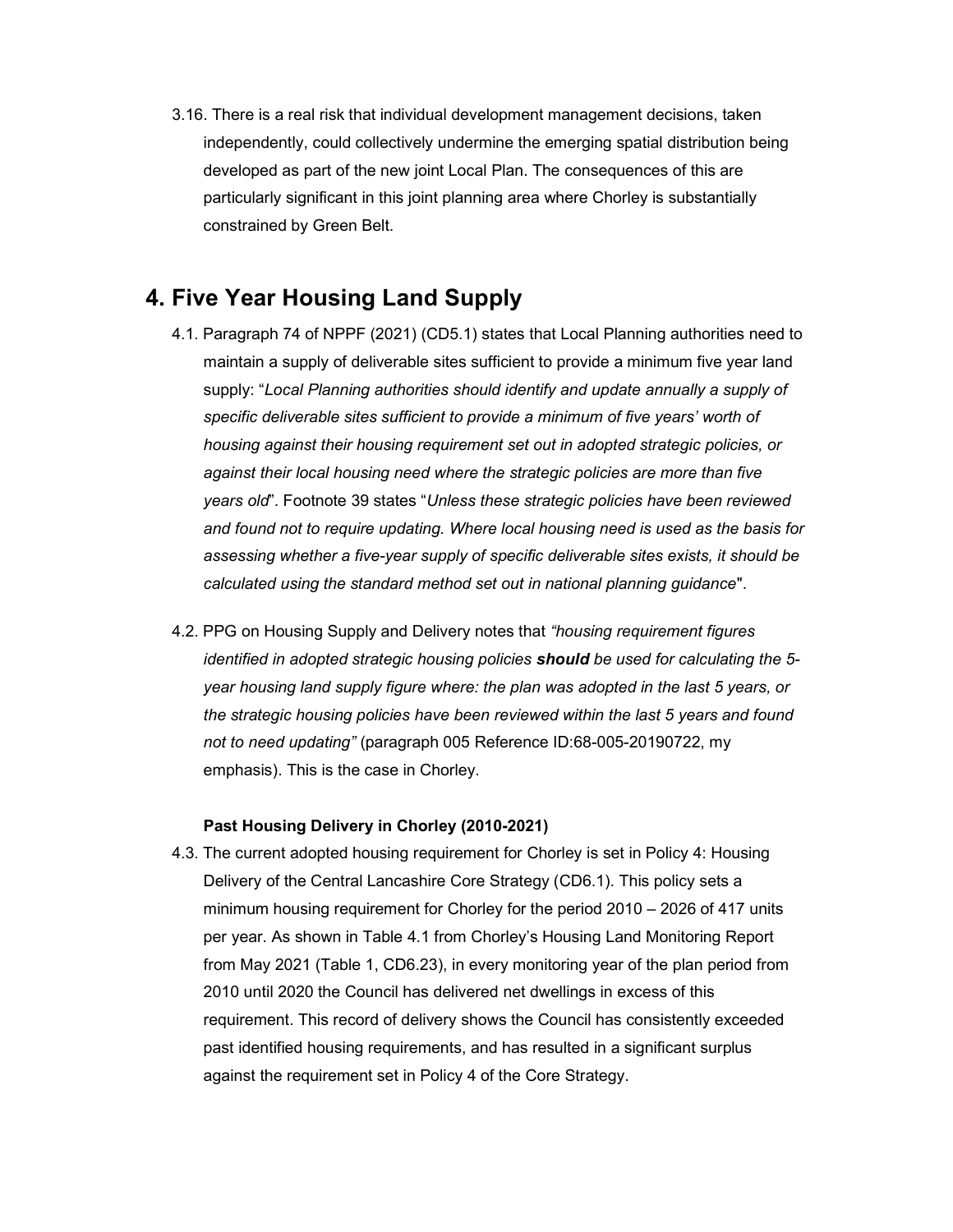- 4.4. Indeed, this pattern of delivery was anticipated in the Local Plan housing trajectory. Table 1 of the Chorley Local Plan (CD6.2) identifies projected completions in excess of the 417-unit requirement through the earlier years of the plan (2012/13 – 2019/20) with projected completions tailing off towards the end of the plan period, where fewer units were then required to meet the overall targets for the plan period. The Council's Note on Housing Supply (Appendix A to my main proof) provides further detail on the delivery over the plan period compared to the housing trajectory set out in Table 1 of the Chorley Local Plan (CD6.2).
- 4.5. The Council has consistently exceeded past identified housing requirements. This level of performance has resulted in a significant surplus against the requirement set in Policy 4 of the Core Strategy. The excess housing delivered in Chorley since 2010 should not be disregarded but should rightly be taken into account as part of the 5-year land supply calculation.

#### Conclusions on 5-year Housing Land Supply

- 4.6. Based on the proper understanding of the NPPF and NPPG, the Council considers that its five-year housing land supply should be measured against the adopted housing requirement set out in Core Strategy Policy 4, as a review of this strategic policy (NPPF footnote 39) has taken place within the last five years (MOU1, CD6.9). Core Strategy Policy 4 therefore remains the relevant requirement for the Housing Requirement to be used in the Five-Year Housing Land Supply calculation.
- 4.7. The Chorley Local Plan anticipated and planned for strong delivery in the early years of the plan period, reducing to lower levels in the later part of the plan period, as set out in the housing trajectory, which has been borne out in practice. The Local Plan Inspector found the Local Plan, and Policy BNE3 to be sound.
- 4.8. Inclusion of oversupply in the Five-Year Housing Land Supply calculation is a matter of planning judgement, and has been accepted by appeal Inspectors (CD8.10, CD8.11) as a reasonable approach to take account of strong housing delivery which has resulted in oversupply against a housing requirement set out in strategic policy.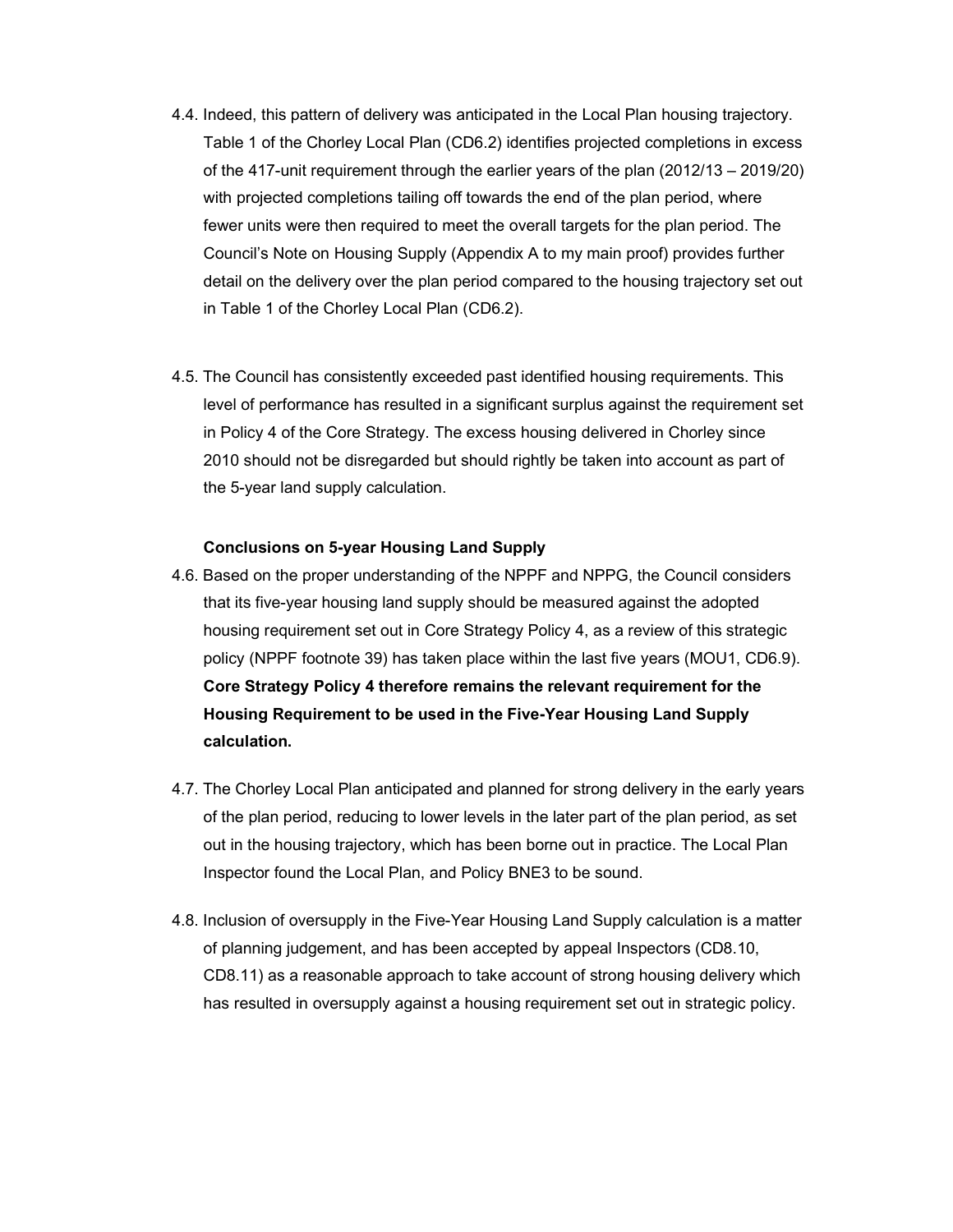- 4.9. Based on the inclusion of oversupply, the Council considers that it can demonstrate a 13.8-year land supply<sup>2</sup> (CD6.15, updated by CD10.4). As such the tilted balance is not engaged and policy BNE3 is to be regarded as an up-to-date policy.
- 4.10. If this argument is rejected and the solus standard method housing requirement is used, Chorley Council is not able to demonstrate a five-year deliverable land supply for housing.

#### Implications for Chorley and the plan-led process

4.11. If the Council's argument is not accepted, Chorley would be vulnerable to speculative applications for housing development not in accordance with the development plan and in particular, for housing developments on Safeguarded Land and Green Belt. This would undermine the plan-led process, and the importance of local governance, public consultation, and decision-making. The most appropriate sites for development should be decided through the Local Plan process. In a joint Local Plan area this consideration must take place on a Plan wide basis. Loss of Chorley's Safeguarded Land sites now would result in the Council having to consider significant Green Belt release in order to meet housing requirements in the emerging Central Lancashire Local Plan.

### 5. Benefits

5.1. The Council accepts that the appeal proposals would give rise to certain benefits, most notably in terms of housing provision and economic benefits. In my main proof I provide analysis of the weight to be attributed to these benefits.

## 6. Conclusions and the Planning Balance

#### Conflict with the Development Plan & National Planning Policy

6.1. Section 38(6) of the Planning & Compulsory Purchase Act 2004 requires that these Appeals be determined in accordance with the Development Plan unless material considerations indicate otherwise.

 $^2$  The Council agreed a reduction of 61 units to the supply set out in the April 2021 statement at the conjoined appeals APP/D2320/W/21/3272310 & APP/D2320/W/21/3272314 which were heard in August 2021.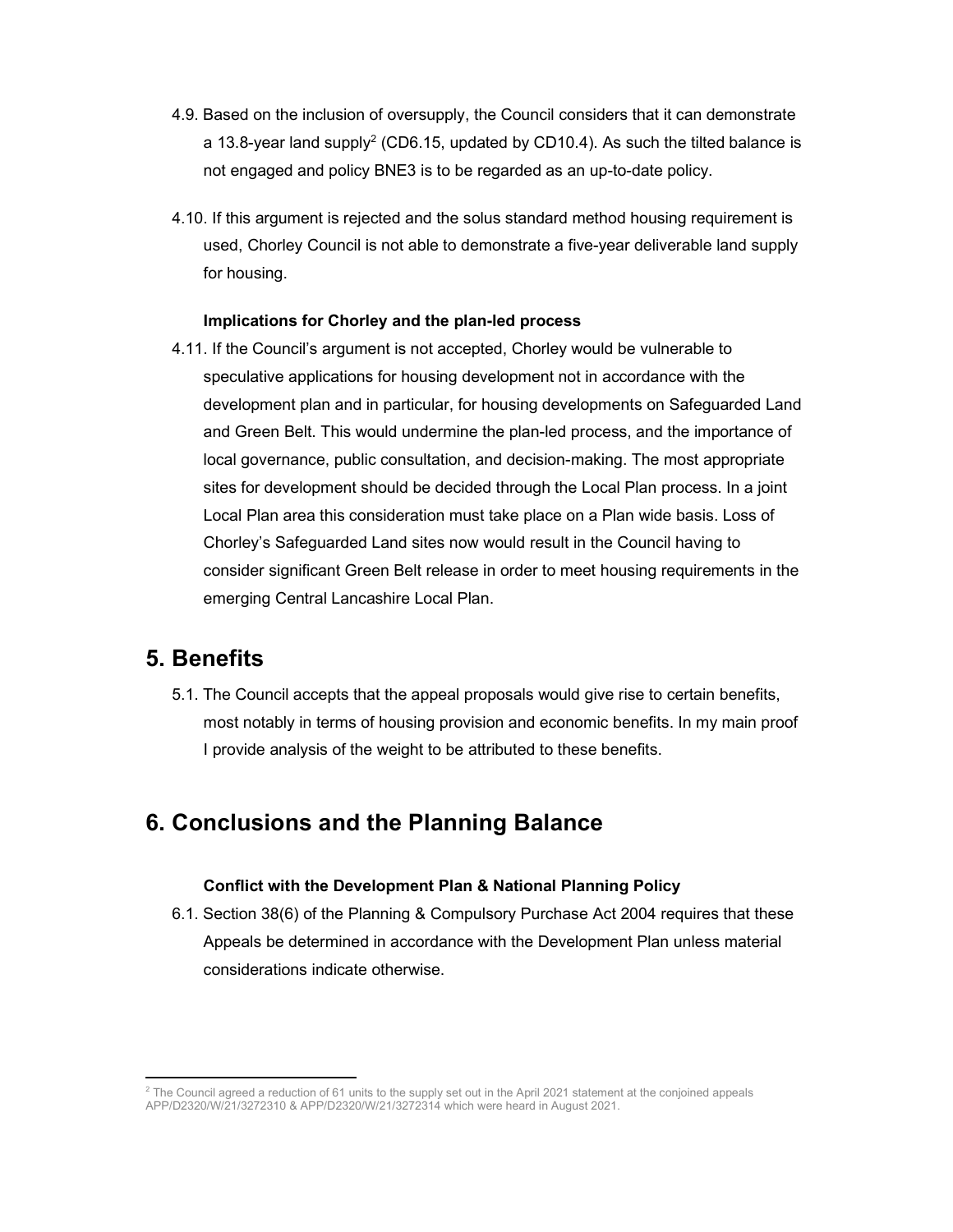- 6.2. Paragraph 12 of the NPPF is clear: "The presumption in favour of sustainable development does not change the statutory status of the development plan as the starting point for decision-making. Where a planning application conflicts with an upto-date development plan … permission should not usually be granted."
- 6.3. The developments are plainly contrary to policy BNE3 of the Chorley Local Plan 2012-2026 and are also contrary to paragraph 143(d) of the NPPF. Both BNE3 and NPPF are clear that planning permission for the permanent development of Safeguarded Land should only be granted following an update to a plan which proposes the development.
- 6.4. The conflict with both the development plan and NPPF in relation to Safeguarded Land is clear and should be given significant weight.
- 6.5. Based on the inclusion of oversupply, the Council considers that it can demonstrate a 13.8-year land supply (CD6.15, updated by CD10.4).
- 6.6. The appeals fall to be determined using the normal (or flat) planning balance. The tilted balance of NPPF paragraph 11(d) is not engaged because the policies most relevant to the decision are up-to-date.
- 6.7. The up-to-date policies of the Development Plan and the NPPF taken as a whole provide clear and justifiable reasons for refusing the developments proposed.

### Other Material Considerations

- 6.8. There are no other material considerations of sufficient weight to indicate that the appeals ought to be determined other than in accordance with the Development Plan and NPPF.
- 6.9. There are a number of benefits of the appeal proposals which I list below:
	- The appeal sites would provide on-site affordable housing in line with policy requirements which is afforded significant weight.
	- The appeal sites would provide market housing provision but as explained previously I afford this only limited weight.
	- There is limited evidence to suggest or quantify the level of economic benefit that will result from development of the appeal sites, therefore only limited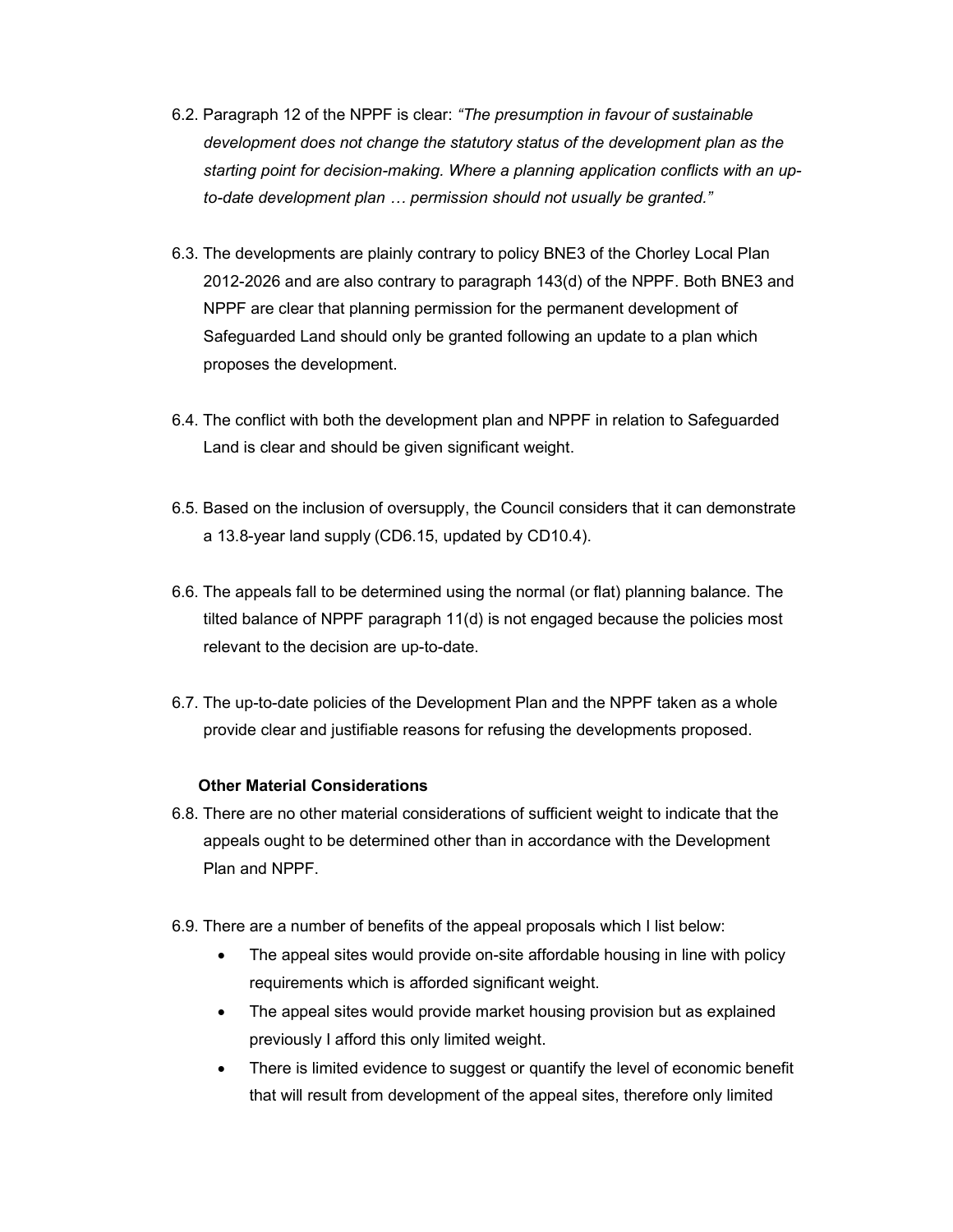weight is attached to the provision of economic benefits from both construction and occupation.

- 6.10. The Council does not consider there to be any material considerations of sufficient weight to indicate that the appeals ought to be determined other than in accordance with the Development Plan. Therefore, the appeals should be dismissed.
- 6.11. Releasing Safeguarded Land at such a scale means that both the potential for, and amount of, Green Belt that will be under pressure for development through the emerging Local Plan will increase. The relative performance of the appeal sites and other safeguarded sites in environmental, social, and economic terms should properly form part of the Local Plan review site identification and selection process. This assessment should be carried out in a comprehensive way across the integrated housing market area which covers Chorley, Preston and South Ribble (and which was reflected in the preparation of the adopted Central Lancashire Core Strategy). It should not be carried out in a piecemeal way through the development management process.
- 6.12. The Council is concerned that the release of the Appeal Sites along with other areas of Safeguarded Land outside of the Local Plan process (and in breach of local plan and national policy), undermines the Plan-led process.
- 6.13. If the Council's argument is not accepted, and the solus standard method figure is preferred (or over-supply is not discounted against the Policy 4 figure), the Council accepts that it cannot demonstrate a 5-year land supply. In these circumstances the tilted balance would be engaged and the most important policies for determining the application would be considered out of date. However, even if this were to be the case, the Council considers that the out-of-date policies, despite their reduced weight, would justify a refusal of the applications and the harm caused from their breach would significantly and demonstrably outweigh the benefits.

#### Section 106 Planning Obligations

6.14. Without prejudice to its position, the Council will present evidence regarding the necessity of a Section 106 planning obligations in the event that planning permission is granted and demonstrate that such obligations and contributions are compliant with the Community Infrastructure Levy Regulations 2010.